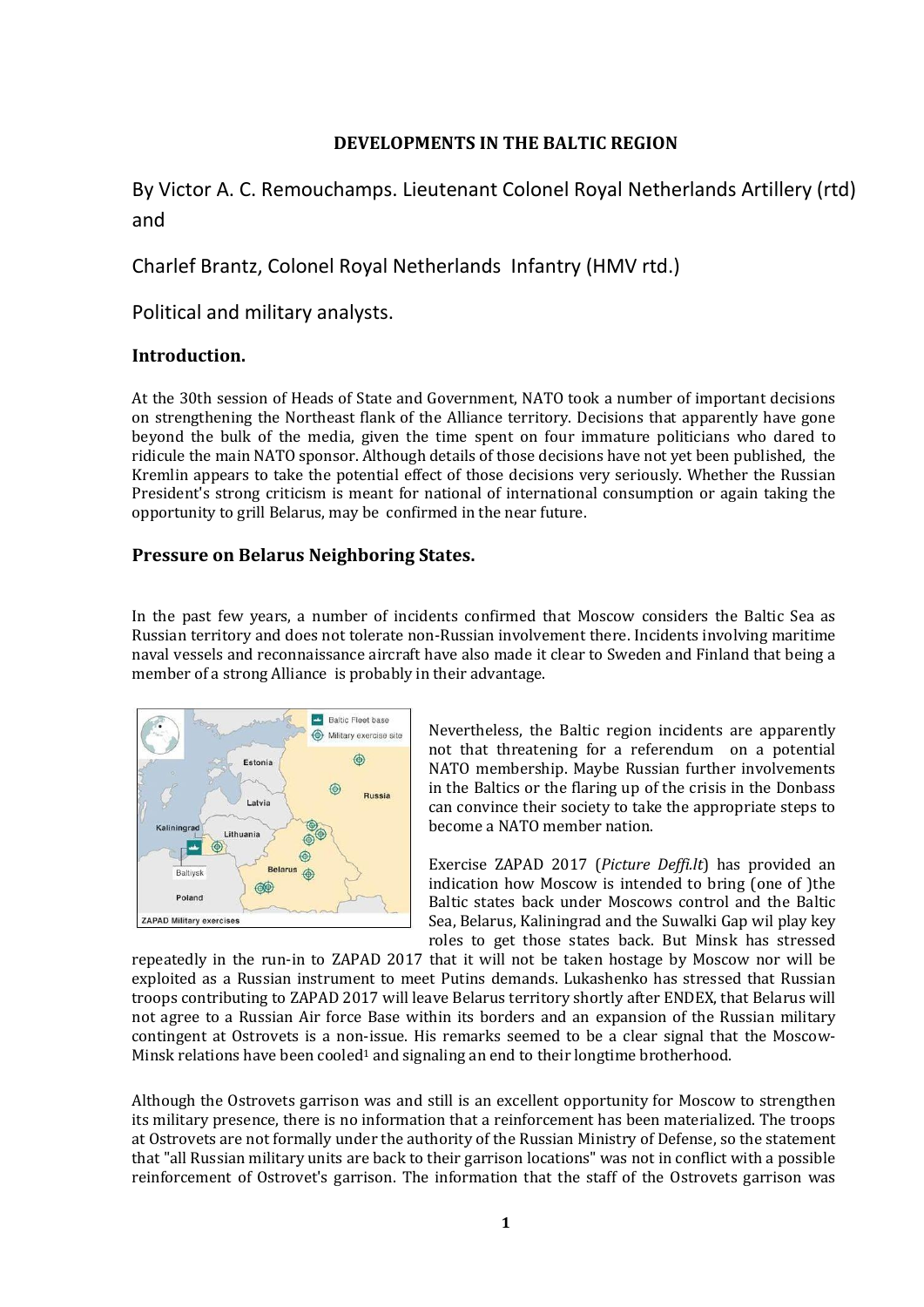part of the National Guard of St. Petersburg was a sound ground to start a NATO investigation. The results of that research are still in the pipeline of NATO headquarters.

The ongoing political mist surrounding the Minsk-Moscow relationship and the weaknesses of NATO communications through the Suwalki gap and Baltic Sea approaches are essentials for the security and interests of the Alliance in general and eastern member states in particular. Therefore, getting the military and political pressure off their shoulders is one of the priorities of the politicians and military in Brussel and Mons. Another Crimea and Donbas should be prevented. At any case.

## **The Baltic Scenario.**



# **Essential regions and Belarus as a launch platform.** *Source: DElfi Lt.*

The 2017 article "*How to destabilize the Baltic region*" explains how the Baltic region can be destabilized by hybrid instruments. The next step is a military operation at the request of troubled Russian ethnic entities in one or more Baltic States. As with the Crimea and Donbas operations, surprise and speed are essential preconditions and ZAPAD 2017 and various maritime exercises in the Baltic Sea provded an indication of how Moscow intends to carry out an operation on the Baltic States. The Baltic Sea is important for Moscow for the following reasons.

- **•** Primarily through the operational and commercial transit routes to the Atlantic, North Sea and Western European industrial areas and ports.
- Secondary: it forms the northern flank of the Russian Central Front and
- Finally: the shipyards in Saint Petersburg are key to build and maintain the largest surface and underwater platforms that are the core of the Russian maritime component.

From a commercial and operational point of view, the Baltic Sea is essential to Moscow and in their view, NATO has no business there. Therefore, in the first stage of an operational conflict, Danish approaches and Suwalki gap should be closed and for a successful mission, the Baltic islands Gotland (Sweden), Ăland (Finland) en Bornland (Danemark) and the gap between Kaliningrad and Belarus<sup>2</sup> has to be seized and occupied by deploying multidimensional forces. Subsequently, Iskander, Bastion-P and S-400 missile systems have to be deployed to close the Danish approaches. Referenced the Suwalki Gap, the scenario of ZAPAD 2017 has highlighted that the operation should not stop at closing the gap, but the operation should be expanded to the Polish Baltic Sea coast to support the multidimensional amphibious operations on the coast regions of the Baltic states. The extent to which the aforementioned operation will or can be carried out simultaneously, sequentially,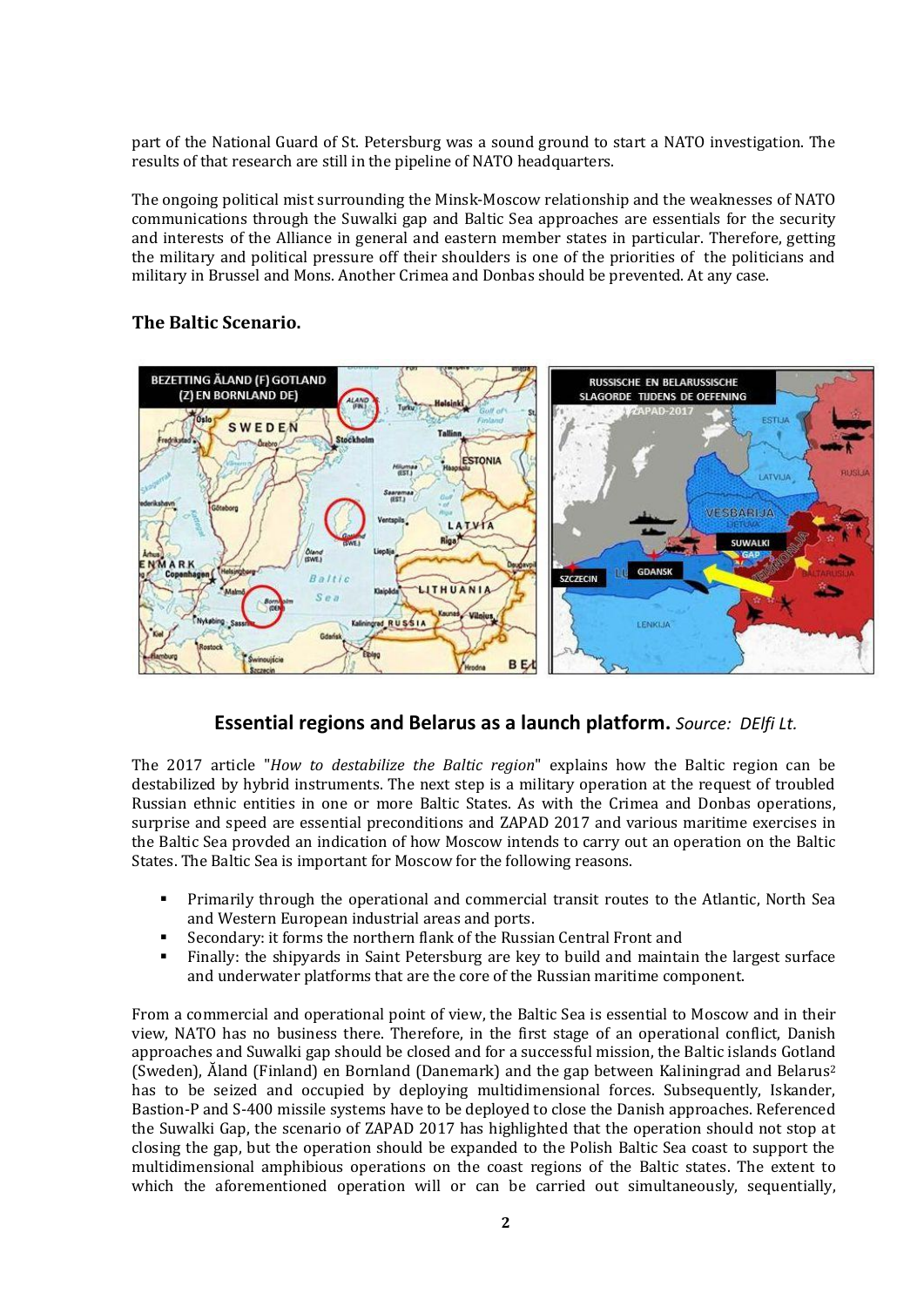harmonized and / or synchronized depends on developments and events within the political situation and military reaction of Washington, Brussels and Mons.

The above simplified scripted scenario is not an invention of a paranoid anti-Putin thinker. It has been included in the ZAPAD 2017 scenario and the multidimensional reinforcements that Moscow has deployed in Kaliningrad and Belarus underline the credibility of that scenario. The combat power in Kaliningrad equals that of the complete Polish ground component. Can that combat power actually succeed? That depends highly on the operational capability of the Baltic Fleet to effectively block the Danish approaches and Suwalki Gap and support Amphibious operations on the Baltic coast of all Baltic states in a multidimensional way. Even if NATO succeeds in deploying multidimensional troops in the Baltic region, the Russian troops are very capable to make the life of e NATO troops so difficult that a succeful reinforcement of the deployed NATO troops on NATO's northeastern flank is doomed to fail.

However, the Baltic Fleet is stationed at Baltishk (formerly Pillau in Prussia) and Kronstadt (on Kotlin island 30 kilometers west of Saint Petersburg), still faces a deployability challenge: the combat power is influenced by substantial maintenance backlogs and the fact that it has only one open water port. Since the implosion of the Warsaw Pact, Moscow has lost the other open water ports in Lithuania, Latvia and Estonia and would like to have them back again to make the Baltic Sea the desired multi-dimensional playing field<sup>3</sup> for the Russian armed forces.

#### **Beefing up NATO combat power.**

In 2018, NATO decided to strengthen its combat power in the Baltic States and Poland. In previous articles, the value of that force consisting of four Multinational Battalion Combat Groups (BG), had been discussed in terms of force capabilities and readiness challenges. The result was that due tot the rotational nature of those forces the political value is greater than the operational one. The operational planners in Brussels and Mons may have developed a similar opinion and convinced the politicians that the political situation of the North Eastern flank requires more meat on the bone and requires a more robust Enhanced Forward Presence (EFP):

- Development of a cfull sized army corps headquarters in Germany.
- Stationing an American armored division in Poland. The Polish government has guaranteed the estimated \$2 billion for the construction of the headquarters<sup>4</sup>.
- Deployment of additional Battle Groups if military tension increases in the Polish-Baltic region. The current combat power must be beefed up to at least one mechanized brigade per Baltic nation and Poland, which could significantly increase the combat power of the already deployed Battle Groups5.
- Positioning of an American brigade in Estonia, Latvia and Lithuania, such as now in Poland<sup>6</sup>.
- Deployment of additional guided weapon artillery and additional ground-based air defense units in each of the four host countries.

It will not stop with the implementation of those plans. The North Atlantic Council (NAC) has already agreed the upgrade of the combat power of *Reaction Forces* to a level of 40,000 men and to beef up its spearpoint, t*he Very High Readiness Joint Task Force* to 5,000 men; consisting of five battalions supported by Maritime and Air Force units as well as Special Forces. Another operational proposals are the four thirties<sup>7</sup>and to minimize the closure rate<sup>8</sup>, the EU has made billions of euros available to improve the infrastructure of the EU partners.

NATO has successfully consulted regional partners; Sweden and Finland. Although Sweden is not a member of the Alliance, the Swedish government has agreed to strengthen the coastal defense, in particular the islands of Gotland<sup>9</sup> and Oland. The island of Gotland, which was demilitarized in the early nineties10, now has a military occupation of a battalion minus and the plans are far advanced to further strengthen the island's defense. There will be close cooperation with neighbor Finland<sup>11</sup>.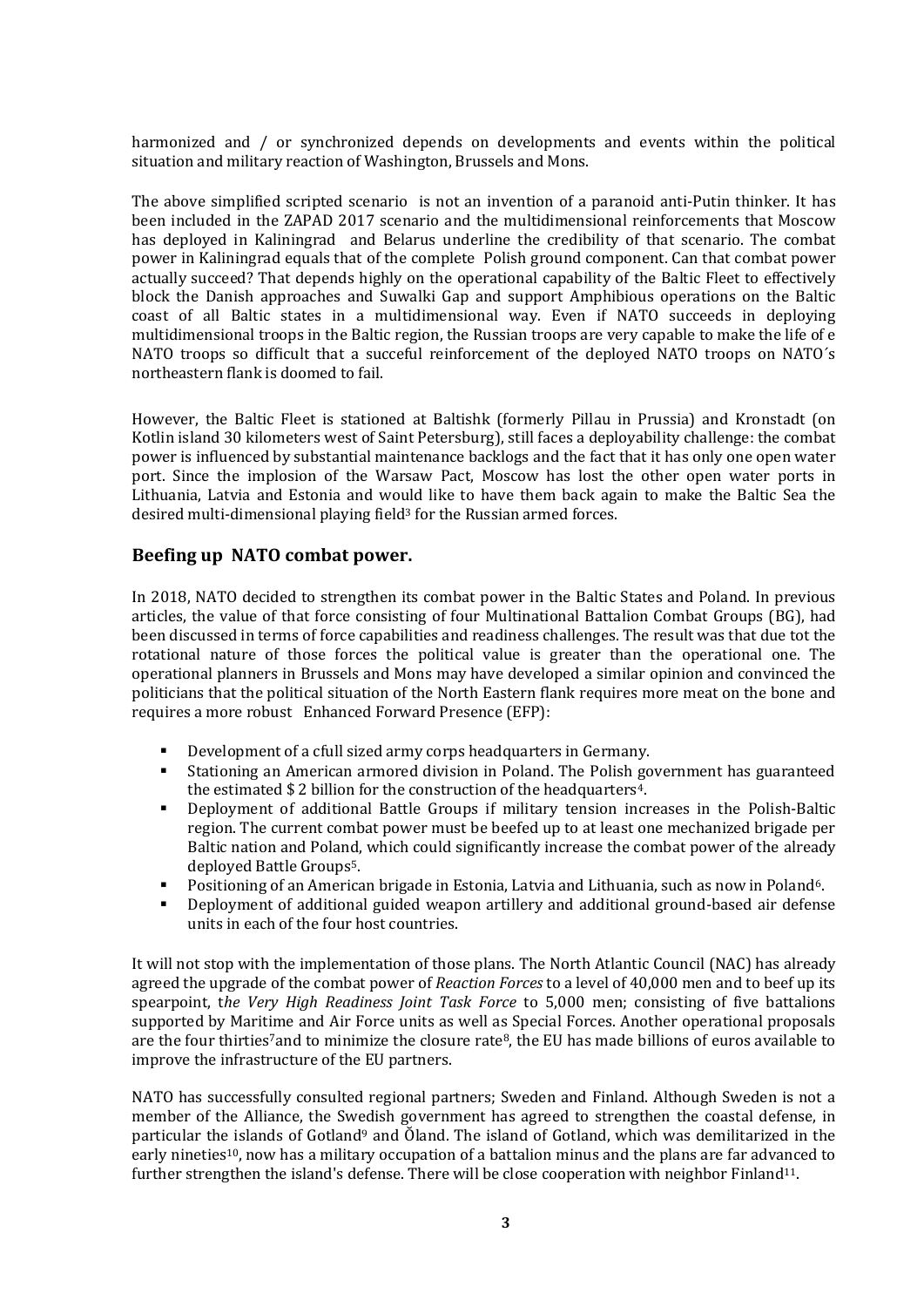The BALTOPS 2019 exercise held in the spring, a multi-dimensional maritime-oriented multi-week exercise led by Commander US 2 Fleet; Admiral Lewis, in which 18 nationalities (including the Baltic states, Sweden and Finland) participated, signaled NATO´s perseverance that the Baltic Sea is not an out of bounds region for non-Russian troops and fleets. The scenario of the exercise focused on keeping the Danish passages open and maintaining the Baltic Sea as a neutral area. For the first time in NATO's history, multi-dimensional amphibious landing operations were held in the east and west of the Baltic Sea. Furthermore, the scenario marked anti-mine warfare, Hellfire target practice and the testing of interoperability in theory and in practice. Admiral Lewis summarized the exercise as follows:

*The end state of exercise is to build readiness… that readiness shows a cohesion in NATO and our allies and partners. It shows unity and commitment to security globally, not just in the Baltic.*

#### **Uproar in the offices of the Kremlin**

Despite the still unfavorable time-space factors<sup>12</sup>, the NAC may have make it very clear to Putin that the move to seize one of the Baltic States can become a very expensive one. Putin confronted with NATO´s actions will undoubtedly raise his voice and, referring to the content of the 1997 NATO Russia Founding Act (NRFA), will protest against the aggressive nature of the proposed deployments. Given the actions and activities of Moscow in Belarus, its own border region with one of the Baltic States and especially in Kaliningrad in recent years, that is hardly a credible argument. But they also know that in the Kremlin.

What will be Putins reaction? Will he pressure Lukashenko accepting an air force base on Belarus territory, agree to the expansion of the limited military contingent in Ostrovets and to revive the 1995 fraternal covenant? Due to the complications in Syria, it is still calm in the Baltic region . We will see what 2020 brings!

<sup>1</sup> The "Commonwealth of Russia and Belarus"(Russian: Союз России и Белоруссии [СРБ]; *Sojoez Rossii i Beloroessii* [SRB]), shortly the "Union State" is a supranational entity between Russia and Belarus created on April 2 1996.

<sup>2</sup> In addition to installing ISKANDER-K Ground-to-Ground guided weapon systems with a range of 500 kilometers that can be equipped with a nuclear head, Russia has introduced the anti-ship guided weapons system BASTION-P in Kaliningrad, equipped with ONIKS anti-ship guided weapons with a range of 300 kilometers (when equipped with flying radar platforms) and the ground-to-air guided weapons system S-400 placed with an operational range between 200 and 400 kilometers. (depending on the flight height of a platform) In addition, additional "Pantsir" and the somewhat older S300 air defense units are stationed in Kaliningrad. The Baltic Fleet has equipped its ships with KALIBRE cruise flight weapons that have an anti-ship and anti-ground target capability. In addition, units in the North Military District have organic air defense units equipped with the TOR (SA 15) for the short and the famous BUK (SA-11) for the medium range. A large number of artillery units are also available, such as the SMERCH missile artillery systems with a range of 90 kilometers.

 $3$  Four: ground, air, maritime and virtual or cyberspace dimension. Five if the maritime dimension divided into a surface and underwater dimension or if the air dimension is supplemented with an aerospace dimension.

<sup>4</sup> The headquarter will be called "*Camp Trump*"

<sup>5</sup> One of the recommendations from the 2016 RAND Corporation study.

 $6$  The plans will be funded by the European Defense Initiative (EDI) with Americans investing an extra \$ 10 billion since 2015, followed by a \$ 6.5 billion addition to invest in 2019. Critics who question America's loyalty painfully lied. The National Defense Strategy of 2018, endorsed by President Trump, still regards Russia as one of the threat priorities for the United States and instructs the US armed forces to take measures to cope with "Russian Adventurism" and a strong and free Europe.

<sup>7</sup> NATO is developing plans to set up a Response Force consisting of 30 units of brigade size, 30 squadrons of fighter aircraft, 30 Maritime units. The RF must be ready for combat within 30 days.

<sup>&</sup>lt;sup>8</sup> Time between receiving the assignment, readiness, relocation to the mission area and decisive intervention in the battle.